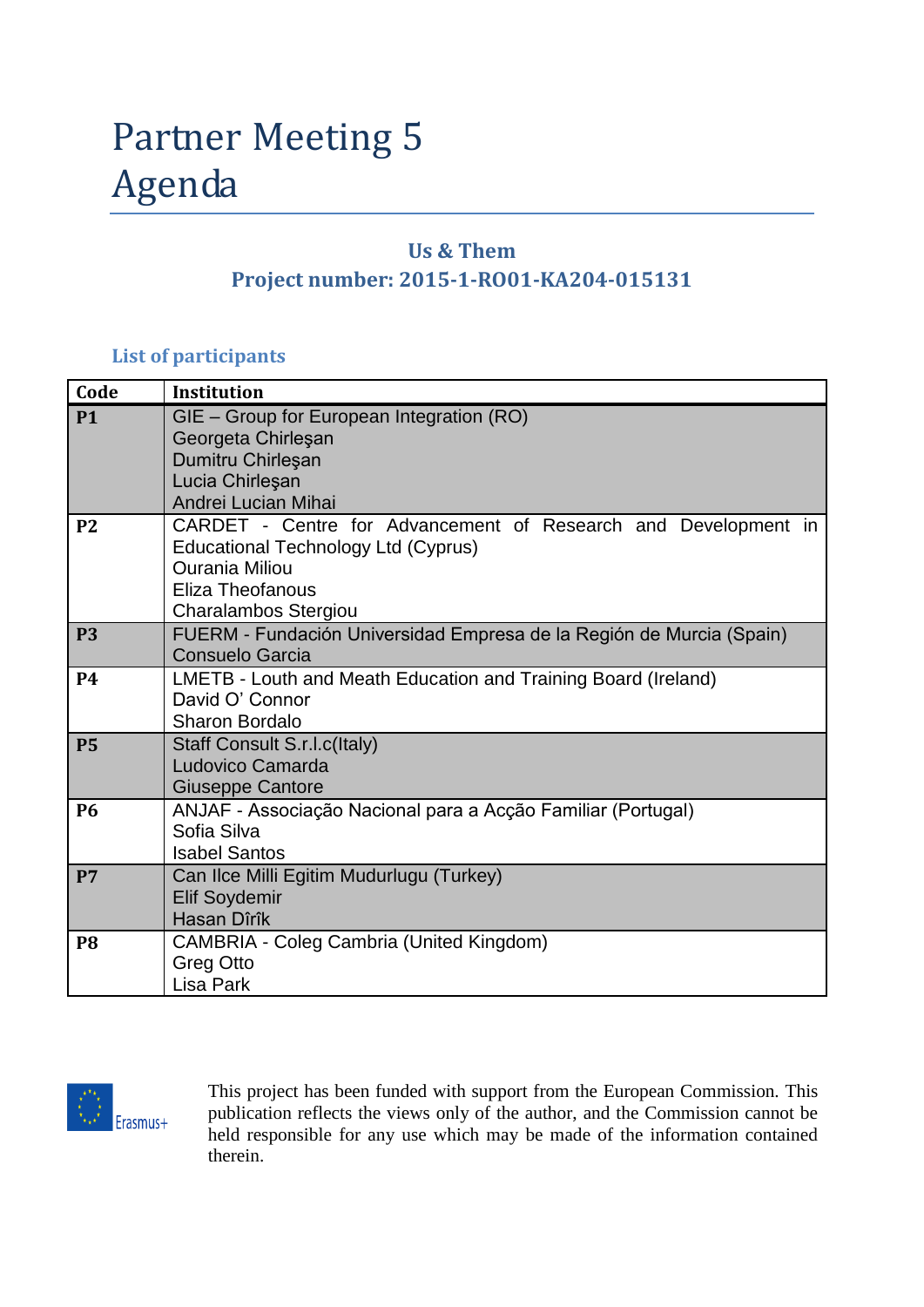| <b>Meeting purpose:</b> | Partner meeting 5                                         |
|-------------------------|-----------------------------------------------------------|
| Date:                   | October 9-10, 2017                                        |
| Time:                   | 9:30-17:00; 9:00-13:30                                    |
| Venue:                  | Can Ilce Milli Egitim Mudurlugu – Çan Termal Otel Dolunay |
|                         | Meeting Room, Çan /Çanakkale, Turkey                      |

### **Agenda: 09/10/2017**

| Time                                                                                                                                                                                                                                                                                                                               | Agenda Item                                                                                                          | Presenter/leader                                |  |  |
|------------------------------------------------------------------------------------------------------------------------------------------------------------------------------------------------------------------------------------------------------------------------------------------------------------------------------------|----------------------------------------------------------------------------------------------------------------------|-------------------------------------------------|--|--|
| 9:30                                                                                                                                                                                                                                                                                                                               | Arrival of participants                                                                                              |                                                 |  |  |
| $9:45 - 10:00$                                                                                                                                                                                                                                                                                                                     | Welcoming the Us& Them partners<br>Warm welcome<br>$\blacktriangleright$<br>$\triangleright$ Schedule of the meeting | P7 - CIMEM / P1 - GIE                           |  |  |
| Intellectual Outputs leaders <sup>1</sup> to report on the current status regarding the achievement of the<br>outcomes (what we have achieved, what is eventually still pending/missing – like for example<br>language versions, evidence from activities, etc.) and also to deliver necessary files to<br>Coordinator as follows: |                                                                                                                      |                                                 |  |  |
| $10:00 - 10:30$                                                                                                                                                                                                                                                                                                                    | Management and management tools                                                                                      | $P1 - GIE$<br>All partners<br>discuss/analyze   |  |  |
| $10:30 - 11:00$                                                                                                                                                                                                                                                                                                                    | O1: Transnational Report on the specific features<br>of diverse European cultures and sub-cultures                   | $P3 - FUERM$<br>All partners<br>discuss/analyze |  |  |
| $11:00 - 11:30$                                                                                                                                                                                                                                                                                                                    | <b>Coffee Break</b>                                                                                                  |                                                 |  |  |

<sup>1</sup>  $1$  They will also check if everything was delivered by all partners as described in the application, and it is uploaded on the website. During the meeting, each Intellectual Output leader will deliver the coordinator, on a memory stick, the FINAL versions of the outputs afferent to his/her IO (e.g.: national reports in English, transnational report, in English and partner languages, signed-in sheets, and proofs from events, etc.). When more files comes from the same partner, then these files should be organised on folders with having the name of the IO and the acronym of the partner to which the files belong. Example: for the O1 research, Consuelo has to provide Georgeta the Transnational Report and the National Reports from partners, all in English. There is no need to include them under separate folders (one folder named O1 would be enough, each file in the folder having the acronym of the partner who designed it). But for O6 Intensive Course, I need to receive from Elif one folder with all common materials for the course and separate folders for each partner containing the translated materials, the signed presence list, the scan of all certificates of attendance, photos from training, etc.). This will ensure that we have all materials and outputs collected for the Final Report, in their final versions!



This project has been funded with support from the European Commission. This publication reflects the views only of the author, and the Commission cannot be held responsible for any use which may be made of the information contained therein.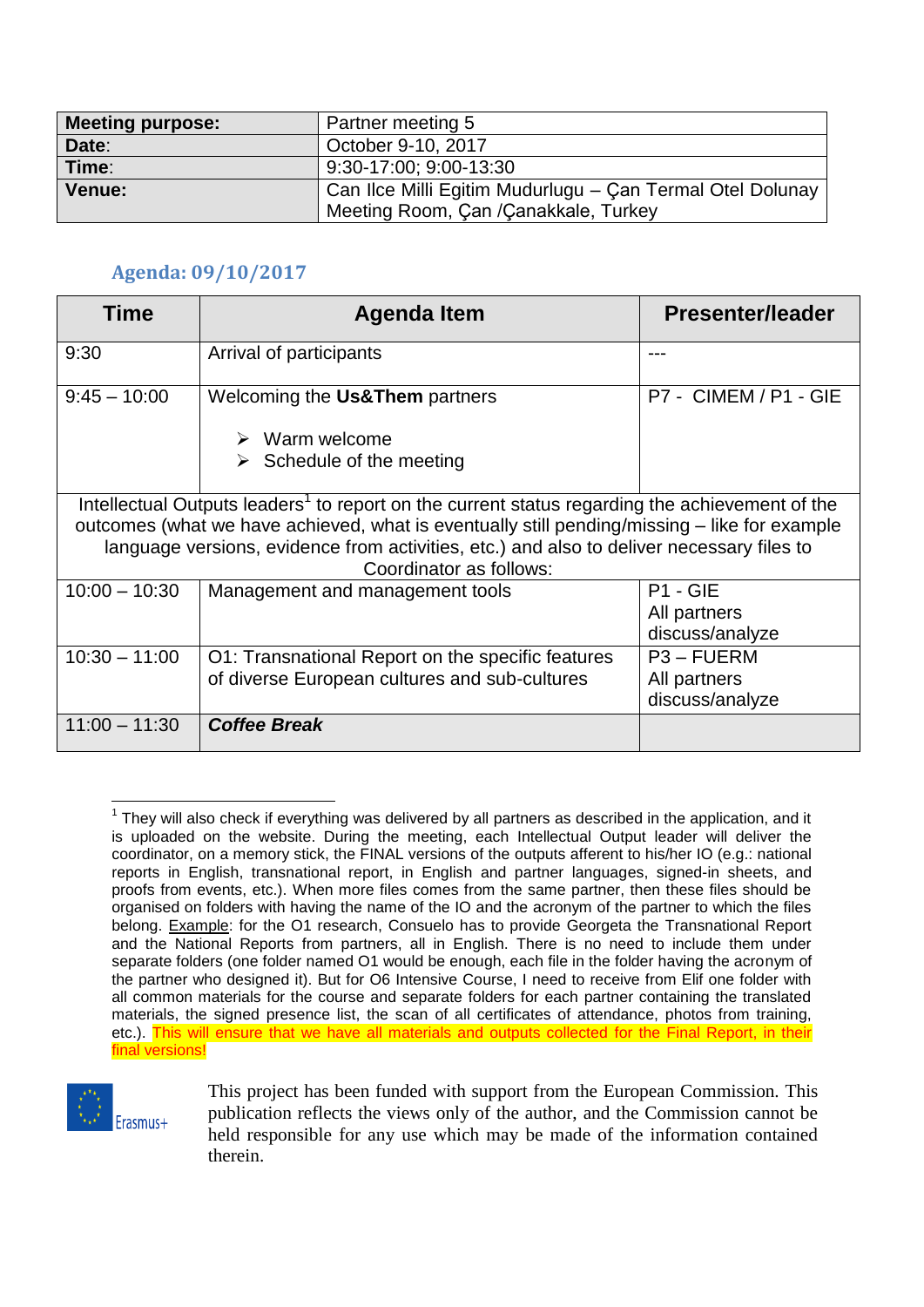| $11:30 - 12:00$ | O2: Curriculum for the Adult Educators training      | <b>P5-STAFF CONSULT</b> |
|-----------------|------------------------------------------------------|-------------------------|
|                 | course "Managing multicultural and multi-ethnic      | All partners            |
|                 | groups of adult learners for tolerance and good      | discuss/analyze         |
|                 | coexistence"                                         |                         |
| $12:00 - 12:30$ | O3: Handbook I "The Adult Educator's Handbook:       | $P1 - GIE$              |
|                 | a new approach of multiculturalism and religion for  | All partners            |
|                 | peaceful and rightful coexistence"                   | discuss/analyze         |
| $12:30 - 14:00$ | O4: Training course for Adult Educators "Managing    | P <sub>2</sub> - CARDET |
|                 | multicultural and multi-ethnic groups for tolerance  | All partners            |
|                 | and good coexistence"                                | discuss/analyze         |
| $14:00 - 15:00$ | Lunch                                                |                         |
|                 |                                                      |                         |
| $15:00 - 15:30$ | O5: Handbook II for learners living in multicultural | P4 - LMETB              |
|                 | societies "One day in the shoes of "The Other"       | All partners            |
|                 |                                                      | discuss/analyze         |
| $15:30 - 16:00$ | O6: Intensive course for Adult Learners (citizens of | P7-CIMEM                |
|                 | multicultural societies) "One day in the shoes of    | All partners            |
|                 | "The Other".                                         | discuss/analyze         |
|                 |                                                      |                         |
| $16:00 - 16:30$ | O7: Case studies                                     | P8-COLEG CAMBRIA        |
|                 |                                                      | All partners            |
|                 |                                                      | discuss/analyze         |
| $16:30 - 17:00$ | Summary of discussions and decisions and closure     | $P1 - GIE$              |
|                 | of the first day                                     | All partners            |
| 20:00           | <b>Social dinner</b>                                 |                         |
|                 |                                                      |                         |

## **Agenda: 10/10/2017**

| <b>Time</b>                                                                                   | <b>Agenda Item</b>                 | <b>Presenter</b> |  |  |
|-----------------------------------------------------------------------------------------------|------------------------------------|------------------|--|--|
| Continuation of reporting on the current status<br>regarding the achievement of the outcomes: |                                    |                  |  |  |
| $09:00 - 09:30$                                                                               | <b>Dissemination</b>               | <b>CARDET</b>    |  |  |
|                                                                                               |                                    | <b>CIMEM</b>     |  |  |
| $09:30 - 10:00$                                                                               | Exploitation                       | <b>ANJAF</b>     |  |  |
| Each partner to report on the Multiplier Event achieved in September 2017                     |                                    |                  |  |  |
| and to deliver all materials and evidences to Coordinator:                                    |                                    |                  |  |  |
| $10:00 - 11:00$                                                                               | E1-E8: Multiplier Events (national | All partners     |  |  |
| (4 partners: P1-P4)                                                                           | dissemination seminars)            | 15 min/partner   |  |  |
|                                                                                               | Brief reports on the event (venue, |                  |  |  |



This project has been funded with support from the European Commission. This publication reflects the views only of the author, and the Commission cannot be held responsible for any use which may be made of the information contained therein.